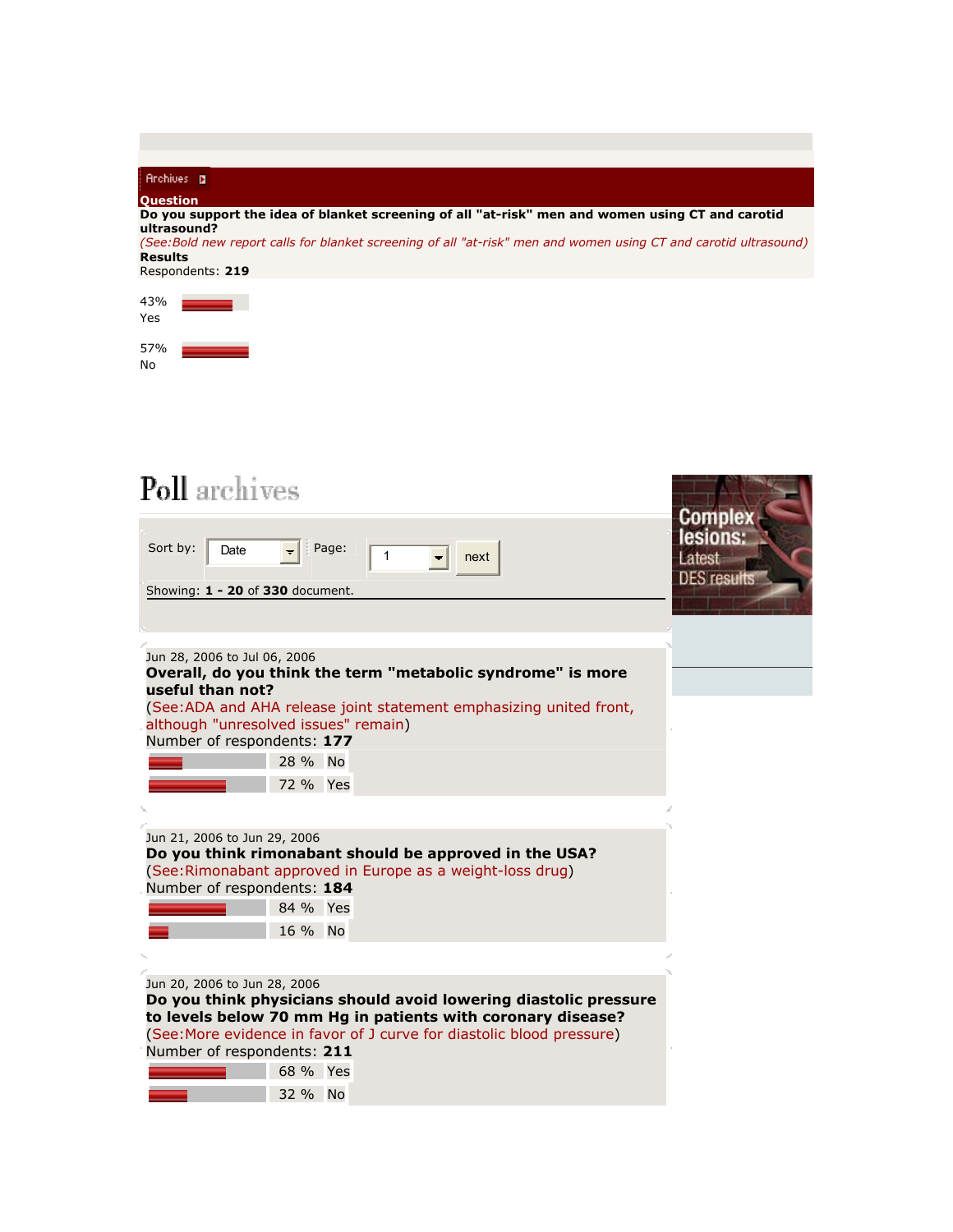| Jun 13, 2006 to Jun 21, 2006<br>Do you think drug-eluting stents are overused in the setting of<br>acute MI?<br>(See:Does urgency of AMI setting affect clopidogrel duration after DES<br>implantation?)<br>Number of respondents: 186<br>54 % Yes<br>46 % No                                                                                                                                                                                                                          | <b>Predicting</b><br><b>Short-Term</b><br><b>HF Events</b>                                   |
|----------------------------------------------------------------------------------------------------------------------------------------------------------------------------------------------------------------------------------------------------------------------------------------------------------------------------------------------------------------------------------------------------------------------------------------------------------------------------------------|----------------------------------------------------------------------------------------------|
| Jun 07, 2006 to Jun 15, 2006<br>Do you think your hospital makes sufficient efforts to<br>revascularize patients in cardiogenic shock?<br>(See:Long-term SHOCK results confirm durability of revascularization<br>over stabilization in shock patients)<br>Number of respondents: 146<br>52 % Yes<br>48 % No                                                                                                                                                                           | with<br><b>Impedance</b><br><b>Cardiography</b>                                              |
| Jun 02, 2006 to Jun 10, 2006<br>Do you think the FDA should banish the use of the word "recall"?<br>(See:A 'recall' by any other name: FDA urged to change misnomer that<br>scares patients)<br>Number of respondents: 143<br>61 % Yes<br>39 % No<br>May 25, 2006 to Jun 02, 2006<br>Do you think non-EPs should be allowed to implant ICDs?<br>(See: Should non-EPs implant ICDs? Drs James Coman and Eric<br>Prystowsky debate)<br>Number of respondents: 274<br>47 % Yes<br>53 % No | <b>Results</b><br>from the<br><b>PREDICT</b><br><b>Trial</b>                                 |
| May 19, 2006 to May 27, 2006<br>Do you think drug-eluting stents are used too frequently?<br>(See:Palpable chill cools DES hype, but hopes are high for next-<br>generation devices)<br>Number of respondents: 291<br>36 % No<br>64 % Yes<br>May 16, 2006 to May 24, 2006<br>Do you think an aspirin dose between 75-162 mg/day is<br>sufficient for patients after CABG?<br>(See:ACC/AHA update secondary-prevention guidelines)<br>Number of respondents: 328<br>83 % Yes            | Untangling the<br>TEST DATA IN<br><b>DUAL ANTIPLATELET</b><br>THERAPY:<br>The CHARISMA trial |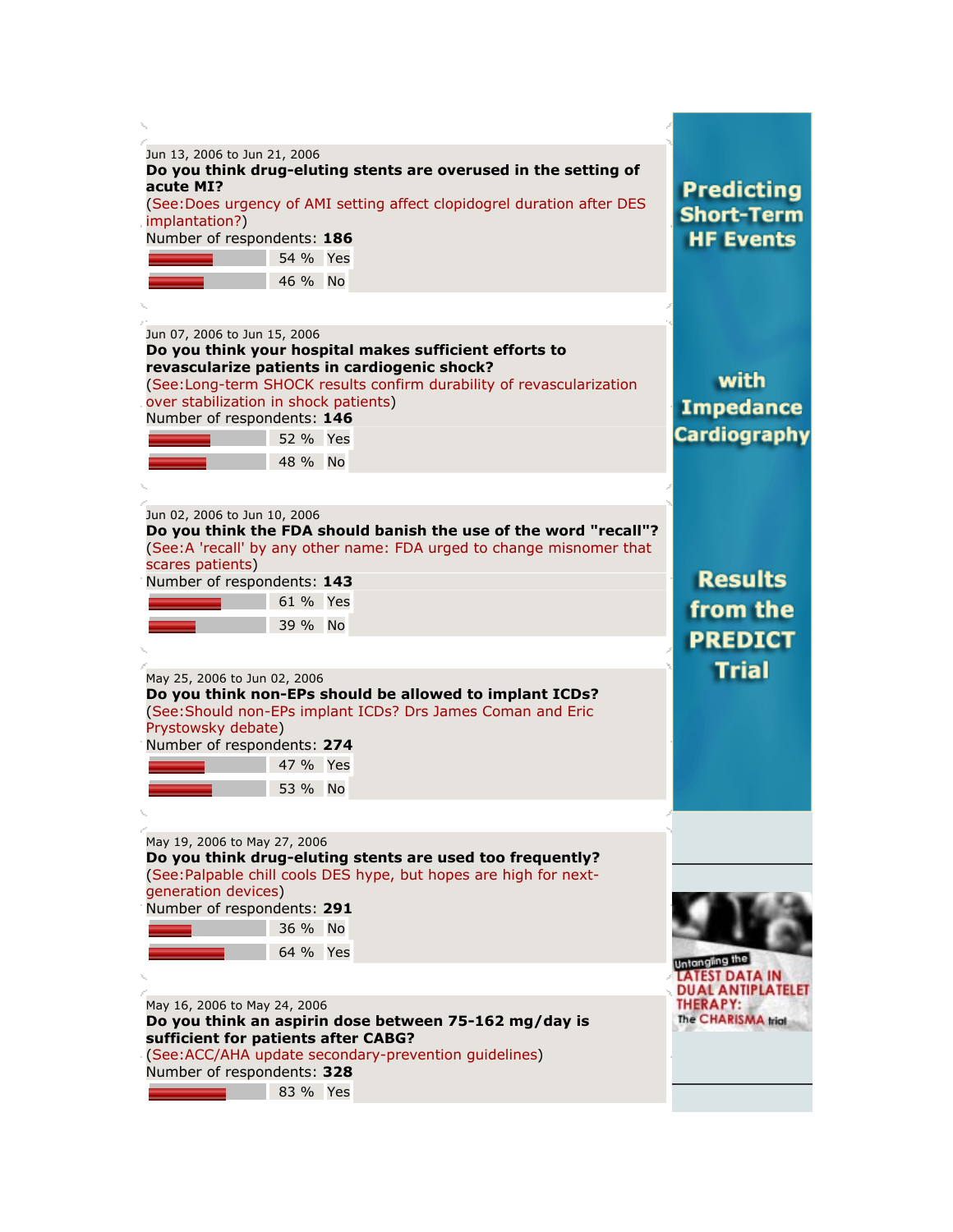|                              | 16 % No  |                                                                           |                                        |
|------------------------------|----------|---------------------------------------------------------------------------|----------------------------------------|
|                              |          |                                                                           | Convergence of                         |
|                              |          |                                                                           | <b>Disease States:</b>                 |
| May 11, 2006 to May 19, 2006 |          |                                                                           | Emergence of the<br><b>ARBs</b>        |
|                              |          | Do you think ICDs for MADIT-2 type patients are cost effective?           | Drs Smith,                             |
| later)                       |          | (See: MADIT-2 data: ICD cost-effectiveness low at first, much improved    | Hsueh, Messerli,                       |
| Number of respondents: 172   |          |                                                                           | and Sleight                            |
|                              | 46 % No  |                                                                           | examine the                            |
|                              | 53 % Yes |                                                                           | efficacy and safety                    |
|                              |          |                                                                           | of the angiotensin<br>receptor blocker |
|                              |          |                                                                           | (ARBs) class of                        |
| May 03, 2006 to May 11, 2006 |          |                                                                           | antihypertensives,                     |
|                              |          | Do you think HRT is beneficial in women who are close to                  | and their optimal                      |
| menopause?                   |          |                                                                           | use in patient care.                   |
| Number of respondents: 170   |          | (See: Time to revive the much-maligned HRT?)                              | <b>CME</b>                             |
|                              | 38 % Yes |                                                                           |                                        |
|                              |          |                                                                           |                                        |
|                              | 62 % No  |                                                                           |                                        |
|                              |          |                                                                           |                                        |
| Apr 28, 2006 to May 06, 2006 |          |                                                                           |                                        |
|                              |          | Do you recommend exercise to your heart failure patients?                 |                                        |
|                              |          | (See: Exercise can provide additional benefit in HF)                      |                                        |
| Number of respondents: 222   |          |                                                                           |                                        |
|                              | 96 % Yes |                                                                           |                                        |
|                              | 4 % No   |                                                                           |                                        |
|                              |          |                                                                           |                                        |
|                              |          |                                                                           |                                        |
| Apr 24, 2006 to May 02, 2006 |          | Do you think treating to a target hemoglobin of 11-12 g/dL is             |                                        |
| safe?                        |          |                                                                           |                                        |
|                              |          | (See: CHOIR silenced as findings show increased risk of CVD               |                                        |
| hospitalization/death)       |          |                                                                           |                                        |
| Number of respondents: 126   |          |                                                                           |                                        |
|                              | 66 % Yes |                                                                           |                                        |
|                              | 34 % No  |                                                                           |                                        |
|                              |          |                                                                           |                                        |
|                              |          |                                                                           |                                        |
| Apr 19, 2006 to Apr 27, 2006 |          | Do you think Cardiac MRI will play a significant role in your             |                                        |
| practice in the future?      |          |                                                                           |                                        |
|                              |          | (See: Growing up and finding its place: Cardiac MRI in clinical practice) |                                        |
| Number of respondents: 194   |          |                                                                           |                                        |
|                              | 71 % Yes |                                                                           |                                        |
|                              | 29 % No  |                                                                           |                                        |
|                              |          |                                                                           |                                        |
|                              |          |                                                                           |                                        |
| Apr 11, 2006 to Apr 19, 2006 |          |                                                                           |                                        |
| industry?                    |          | How would you characterize most clinical trials sponsored by              |                                        |
|                              |          | (See:Compelling science or commercial speech?": Provocative               |                                        |
|                              |          | commentary questions recent hypertension trials)                          |                                        |
| Number of respondents: 186   |          |                                                                           |                                        |
|                              |          | 38 % compelling science                                                   |                                        |
|                              |          |                                                                           |                                        |